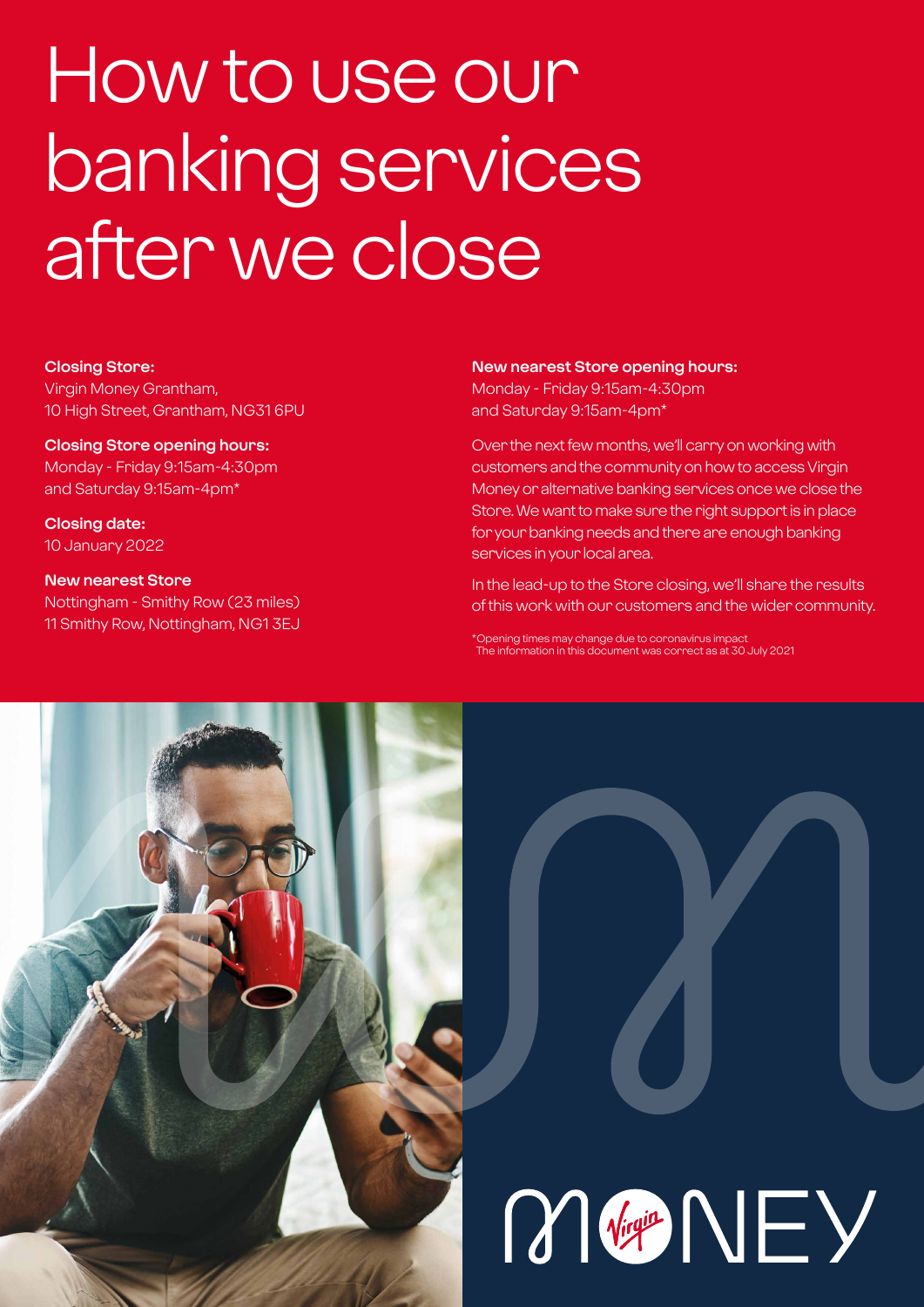## Understanding the impact of closing this Store

## Background

More and more customers are taking advantage of our digital services and only visiting Stores when they want to discuss a significant life event. Between April 2019 and July 2021 we've seen digital registrations increase from 48.7% to 57.6% across our personal customers, and daily internet banking and mobile app logins are up 66%.

It's important to balance investment in digital services with making sure our Store network continues to meet the needs of our customers. This means that we've made the difficult decision to close a number of Stores, including Grantham.

This decision has been reached after considerable thought and analysis which includes input from local management.

Our Stores will continue to be a really important part of what we do and we've recently refreshed and revitalised them now that we're one Virgin Money brand.

We've signed up to the UK Finance Access to Banking Standard and follow this for all Store closures: **[www.lendingstandardsboard.org.uk/wp-content/](http://www.lendingstandardsboard.org.uk/wp-content/uploads/2017/07/Access_to_Banking_Standard.pdf) [uploads/2017/07/Access\\_to\\_Banking\\_Standard.pdf](http://www.lendingstandardsboard.org.uk/wp-content/uploads/2017/07/Access_to_Banking_Standard.pdf)**. On 21 September 2020, the Financial Conduct Authority (FCA) introduced new standards which we'll also follow. More info can be found at **[www.fca.org.uk/publication/finalised](http://www.fca.org.uk/publication/finalised-guidance/fg20-03.pdf)[guidance/fg20-03.pdf](http://www.fca.org.uk/publication/finalised-guidance/fg20-03.pdf)**

## Considerations

In trying to decide whether to close a Store, we look at a lot of different things.

As well as how often a Store is used, we look at how local customers – including potentially vulnerable groups and business customers – will be able to carry on using banking services after the Store closes.

- > Number of customers using the Store
- > Number of other Stores we have in the area
- > Distance to nearest Store
- > Change in number of transactions in Store
- > Change in customer use of Store
- > Current lease on Store
- > ATM availability
- > Access to other banks in the area
- > Banking services at the local Post Office\*\*
- > Public transport to other Stores
- > Other ways to bank (e.g. mobile, internet and phone)
- \*\*Business customers will be charged their agreed tariff for transactions, except Change Giving where the costs are recharged monthly in arrears.

Our decision to close Grantham Store was influenced by the following:

- > We continue to see an increase in mobile use and customers signing up for digital services.
- > Should a customer wish to use a Store for general advice or to discuss a product, Nottingham - Smithy Row Store is 23 miles away and there are a further 3 Stores within 34 miles.
- > There are other ATMs in the area that are free to use.
- > Our mobile, internet and telephone banking facilities allow customers to do most day-to-day tasks, like balance checks, viewing transactions, transferring money between accounts, paying bills and cancelling / amending regular payments. Customers can even pay in a cheque on the go.
- > Customers are also able to use our mobile app to make external payments in a number of different ways and we're continuing to make our digital banking services bigger and better.
- > The local full service Post Office is located nearby at 49-51 High Street and provides personal and business customers with an alternative way to do their day-to-day banking transactions, such as cash withdrawals and paying in cash and cheques.
- > Customers can get all the information about our products and services, or raise any concerns by calling us on **0800 121 7365**. Our opening times are 7am to 9pm Monday to Saturday and 10am to 5pm on Sundays.
- > All our Stores offer an identical service, with good accessibility.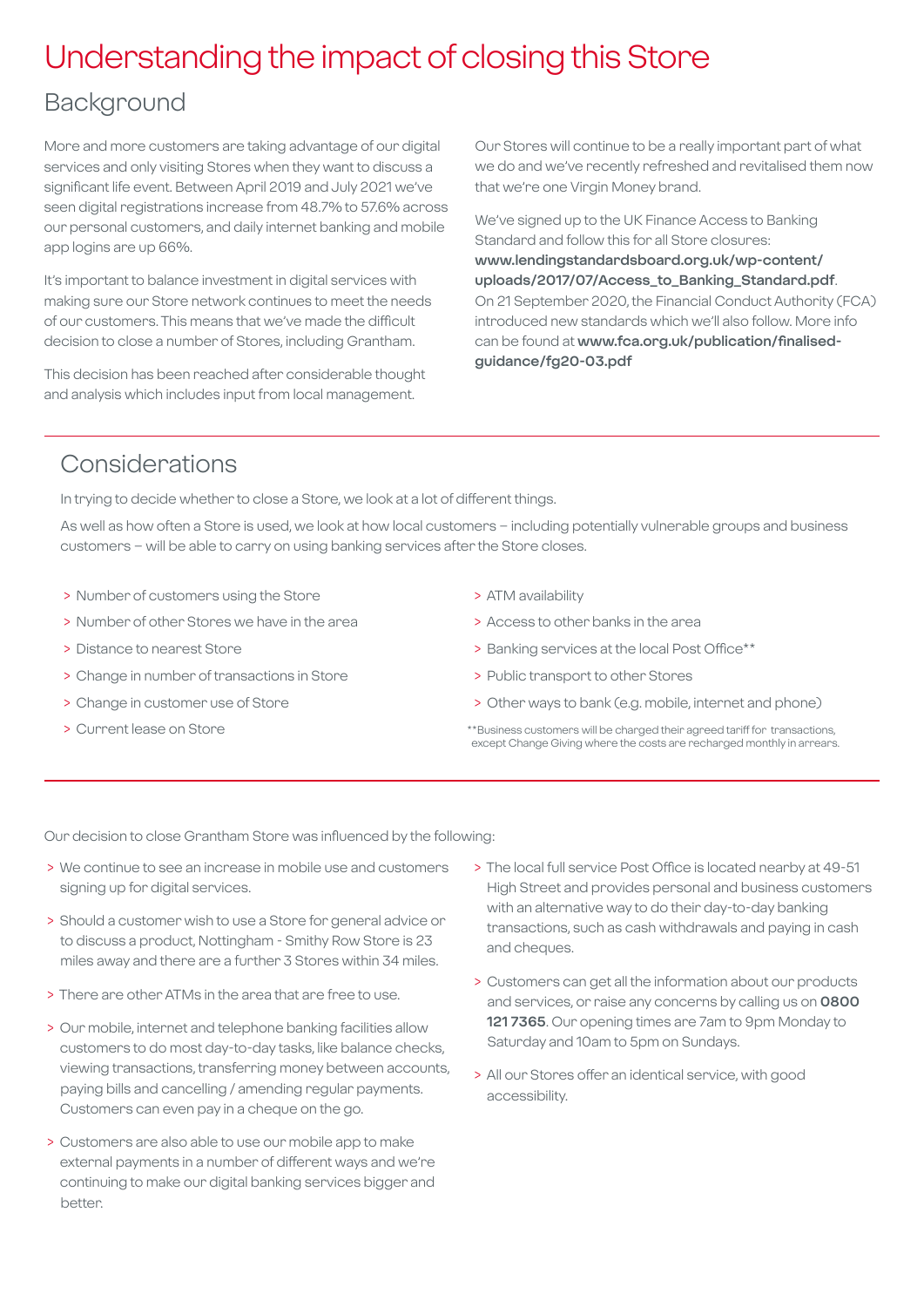## Understanding the impact of closing this Store

## What influenced our decision?

We've looked at how all customers, particularly those potentially vulnerable groups and businesses, can continue to access banking services after the Store closes. Below is some important info about how our customers are using the Store:

 $35%$ 

**Transactions down year on year**

- > **2,000** customers transacting in Store compared to a Bank average of 6,000
- > **69%** of customers visited the Store 3 times or less in the last 12 months (with more than half of these also using alternative channels with 53% digitally active)
- > Of our customers aged 70 and above, 60% visited the Store on 3 days or less during the last 12 months.
- > Potentially vulnerable customers (within one or more of the following; over 70 years old, receive benefits, have a basic Personal Current Account, are Store users only or are in arrears) 65% of those customers visited the Store on 3 days or less during the last 12 months.
- > Micro Enterprises & Charities Customer Insight 64% of micro enterprises visited the Store on 3 days or less during the last 12 months, with 34% of transactions involving cash. 64% of charities visited the Store on 3 days or less during the last 12 months, with 30% involving cash.

Our Store colleagues will actively engage with customers, including those potentially vulnerable, to discuss their options and support how they'd like to bank, along with engaging with local groups in the community.

Details of the activities, additional support requirements, feedback received and remedial action needed will be included in the Store Review document, which will be available on our website and in Stores this December.

## Local information

Grantham is a market and industrial town in Lincolnshire, situated around 23 miles east of Nottingham.

The Store is situated in the centre of Grantham, with other banks nearby including Lloyds, NatWest, Santander, HSBC, Barclays and Halifax.

Nottingham - Smithy Row Store, which is 23 miles away, also offers a Saturday service.

#### **Transport Links**

Trains run between Grantham and Nottingham up to 3 times every hour, with scheduled journey times from 32 minutes.

Road links between Grantham and Nottingham are serviced by the A52, with an estimated journey time of 49 minutes.

#### **Mobile Phone Signal availability**

Grantham is well serviced by all national mobile phone networks with 4G services available from all national operators, though at times EE users may experience some problems with their voice coverage. (source Ofcom)

#### **ISP & available speeds**

Grantham is well serviced by all national providers with standard and superfast broadband availability. (source Ofcom)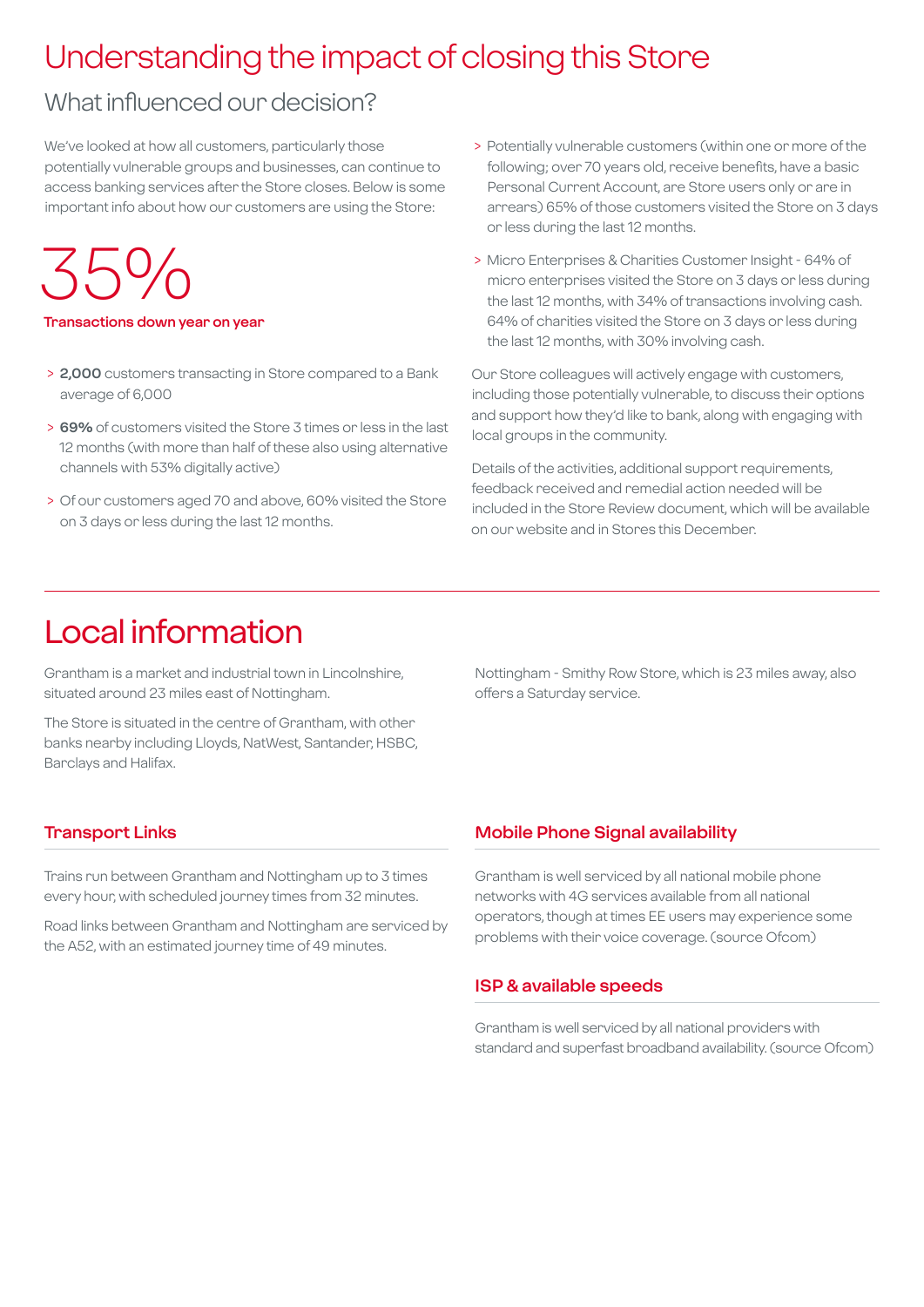## Distances to local services from the closing Store

#### **Distance to our nearest Stores** virginmoney.com/store-finder

23 miles

#### **Nottingham - Smithy Row**

11 Smithy Row, Nottingham, NG1 3EJ Monday - Friday 9:15am-4:30pm and Saturday 9:15am-4pm\*



#### **Leicester**

3 Eastgates, Leicester, LE1 5YA Monday - Friday 9am-5pm (Tuesday 9:30am-5pm) and Saturday 9am-1pm\*



#### **Mansfield**

26 Westgate, Mansfield, NG18 1HS Monday - Friday 9:15am-4:30pm and Saturday 9:15am-4pm\*



#### **Peterborough**

5 Church Street, Peterborough, PE1 1XB Monday - Friday 9am-5pm (Tuesday 9:30am-5pm) and Saturday 9am-1pm\*

#### **Distance to Post Office**

#### www.postoffice.co.uk/branch-finder



## 01 miles

**Grantham** 49-51 High Street, Grantham, NG31 6NE Monday - Friday 9am-5:30pm and Saturday 9am-12:30pm There is a full service Post Office available on High Street in Grantham.

#### **Competitor sites in current location?**

#### **Nearest Link ATM**

link.co.uk/atm-locator





## 0.01 miles

**Halifax** 6 High Street, Grantham, NG31 6PN

## Other places you can bank locally





You can get a copy of this impact assessment on our website, in Store or by calling us.

- > 10 High Street, Grantham, NG31 6PU
- > 0800 121 7365
- > virginmoney.com/store-closures